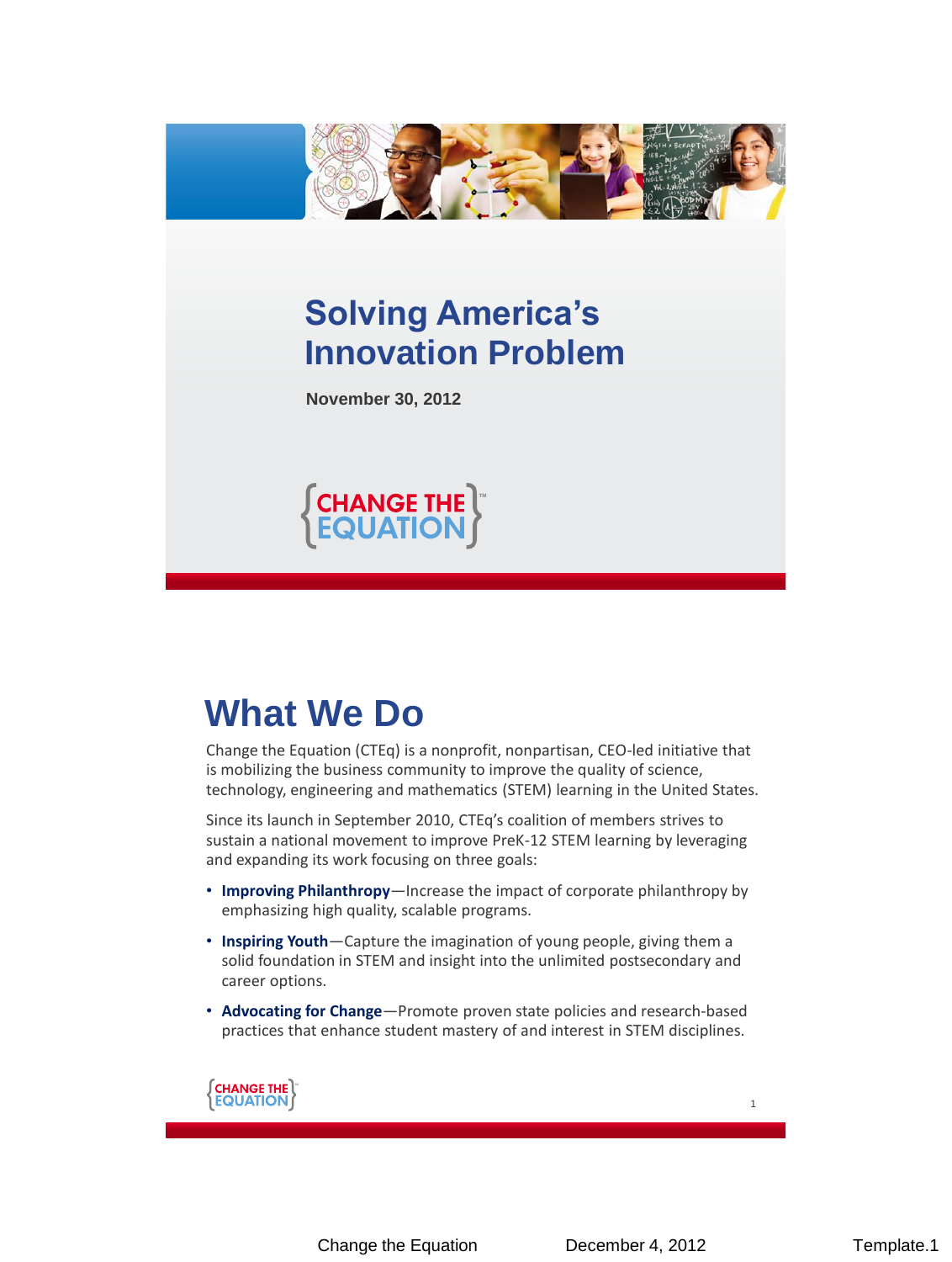#### **Who We Are**

3M A123 Systems Accenture\* Advanced Micro Devices The Aerospace Corporation Agilent Technologies Alcoa Amgen Archer Daniels Midland AT & T Autodesk BAE Systems Battelle Bayer Bechtel Boeing Booz Allen Hamilton Boston Scientific CA Technologies Cardinal Health Carolina Biological Supply Causecast Celgene Chevron Cisco



Cognizant Comcast Corning Dell Deloitte Discovery Communications Dow Chemical Dreamworks DuPont \* Eaton Eastman Kodak Eli Lilly and Company E-line Media EMC2 Epic Games ExxonMobil \* Facebook Fluor GE GlaxoSmithKline Google Hitachi, Ltd HP Honeywell IBM

Intel \* JP Morgan Chase LMI Aerospace Lockheed Martin McKinstry Merck Microsoft MITRE Motorola Solutions Nature Publishing Group The Nielsen Company Northrop Grumman OptumRx **Oracle** PASCO Scientific Procter & Gamble Promethean Qualcomm RAND Raytheon Rockwell Collins Rolls Royce Sally Ride Science Samba Energy Samson Energy

Schlumberger Limited Sempra Energy Siemens SMART Tech Sony Pictures Space Systems / Loral State Farm Insurance Stellar Solutions Symantec Synopsys Teradata Texas Instruments Thermo Fisher Scientific Time Warner Cable \* United Launch Alliance Verizon Vernier Software & Technology Viacom Virgin Galactic Wireless Generation Xerox \*

**\* Board Member**

#### 2

#### **2012 STEMworks**

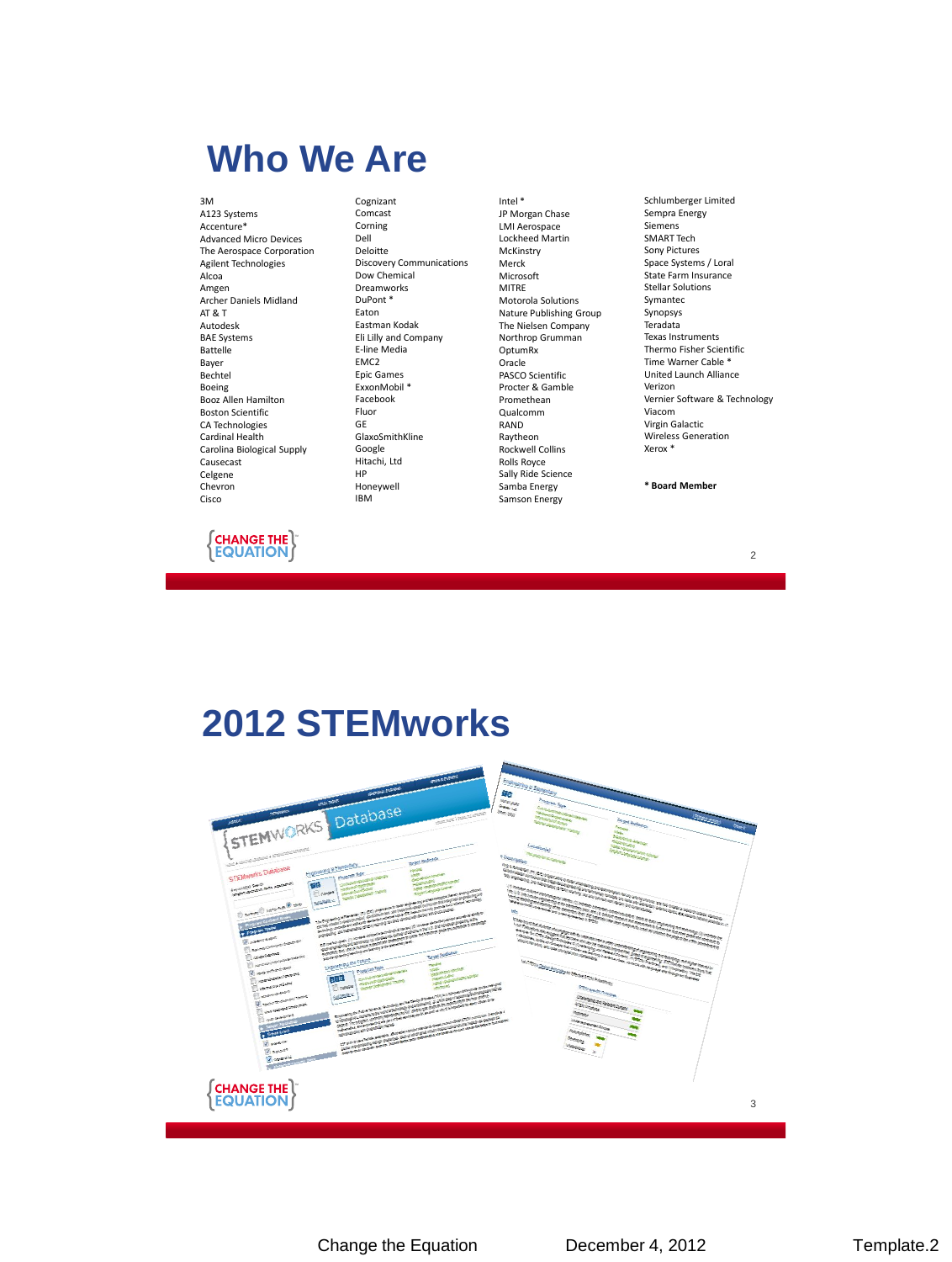



# **DNFUTURE.org**

- **STEM is Everywhere:** Players will explore the variety of STEM careers that impact their everyday lives through a hidden object game. When objects are selected, the collection of STEM professions involved in its design and production will be explained.
- **STEM Career Matchmaker:** A variety of interactive tools will be used to identify which STEM professions best match a player's interest, abilities and personality.
- **STEM Career Profiles:** Players can print out a handy career map that outlines the educational, extracurricular and professional pathways that lead to STEM careers.
- **STEM Career Quest:** Players get to make a lifetime of career, school and life choices as they explore versions of real-life professional career paths based on interviews with hundreds of STEM professionals.

*S***CHANGE THE THE THE THE ST**<br>**THE QUATION** 

Change the Equation December 4, 2012 Template.3

4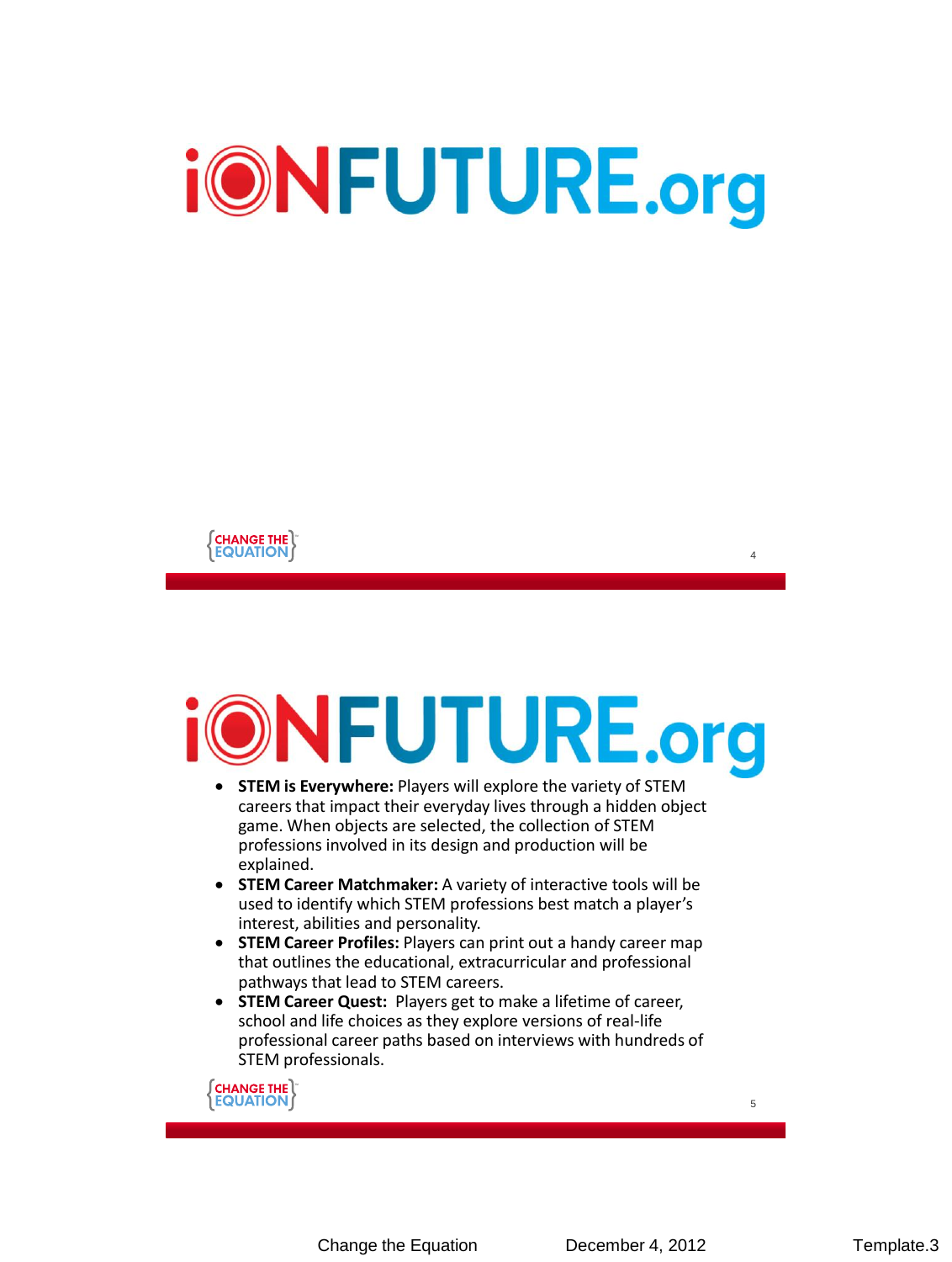

- Live, 40-minute webcast at NASA's Jet Propulsion Laboratory
- Featuring TV and recording artist Keke Palmer and NASA's "Mohawk Guy" Bobak Ferdowsi, flight director on the Mars Curiosity Rover mission
	- Professionals from member companies GlaxoSmithKline, Rolls Royce, and Viacom
	- Students from John Muir High School in Pasadena, Calif.
- [Learning Guide w](http://changetheequation.org/sites/default/files/iON Future Learning Guide Fall 2012.pdf)ith lesson plan suggestions
- Extensive outreach to teachers and out-of-school youth leaders

*S***CHANGE THE THE THE THE T**<br>THE **EQUATION** 

#### **2012 Vital Signs**

- 51 state specific [summaries](http://changetheequation.org/state-summaries) of key data indicators about STEM learning, K-12
- [Web-based data](http://vitalsigns.changetheequation.org/) that goes beyond the summaries, to include a total of nearly 50 indicators per state
	- Comparisons between states on indicators can be generated
- The *[Next Frontier for STEM Data](http://changetheequation.org/next-frontier-data)* that describes critical data not yet available from states
- Vital Signs briefs
	- *[All Over the Map](http://changetheequation.org/scienceproficiency)*
	- *[STEM Help Wanted](http://changetheequation.org/stemdemand)*
	- *[Lost Opportunity](http://changetheequation.org/lost-opportunity)*

*S***CHANGE THE THE THE THE ST**<br>**REQUATION A** 

6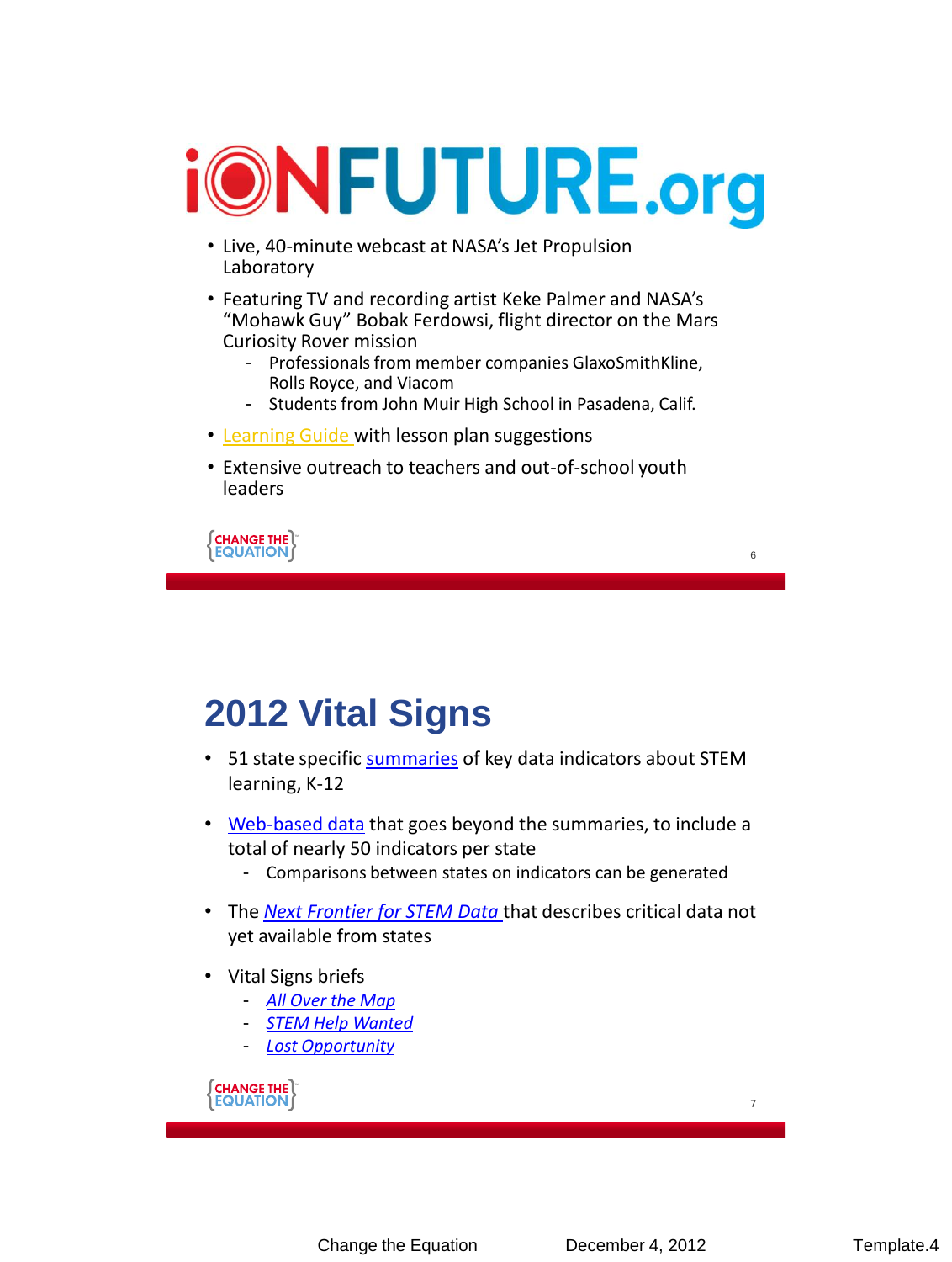### **Vital Signs Summary—Maryland**



#### **8 th Grade Passing Bar in Science**

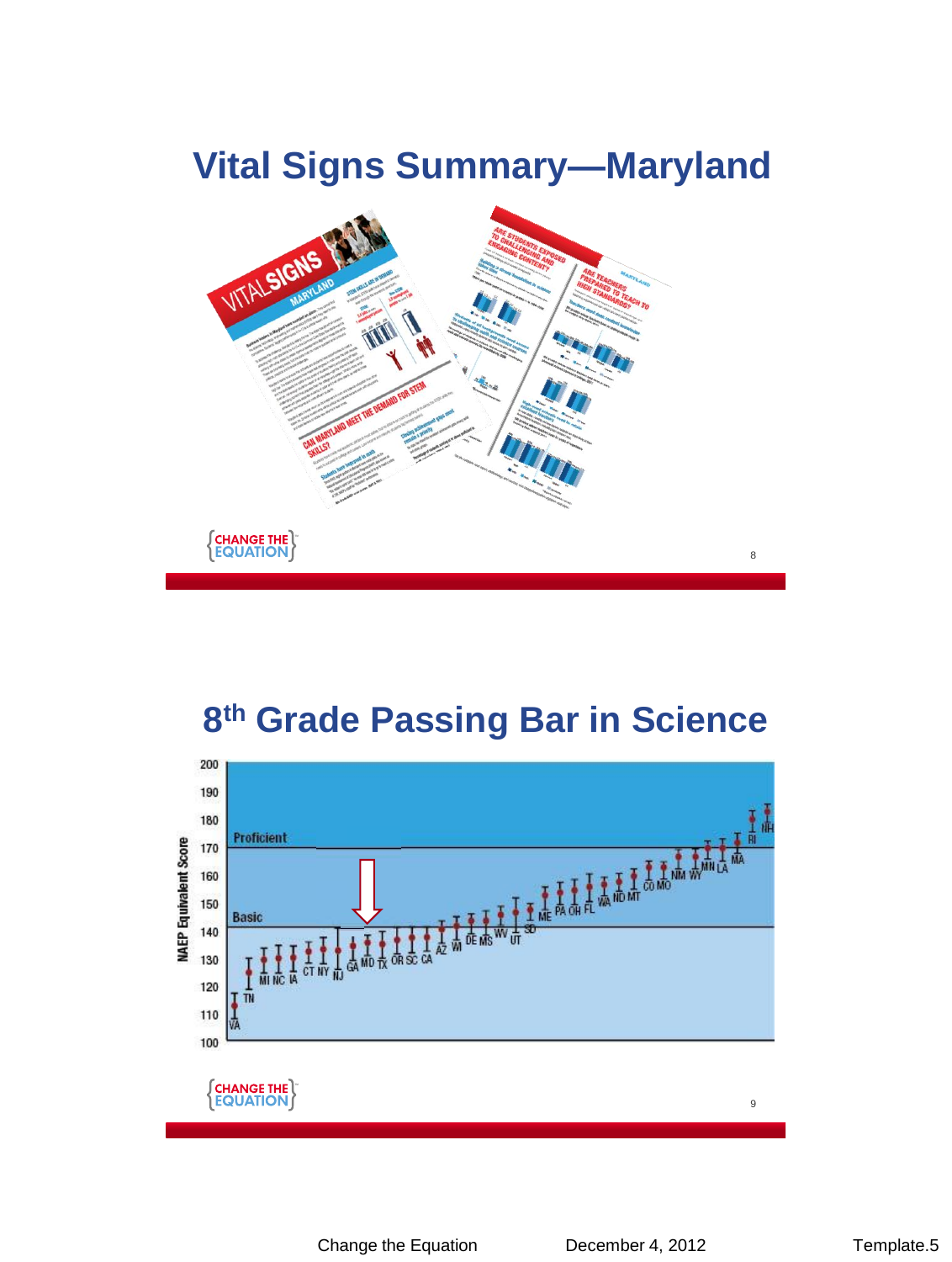## **STEM Help Wanted**

Jobseekers outnumbered online job postings by 3.6 people to 1 job



STEM jobs outnumbered unemployed people 1.9 jobs to 1 person



#### **Lost Opportunity**